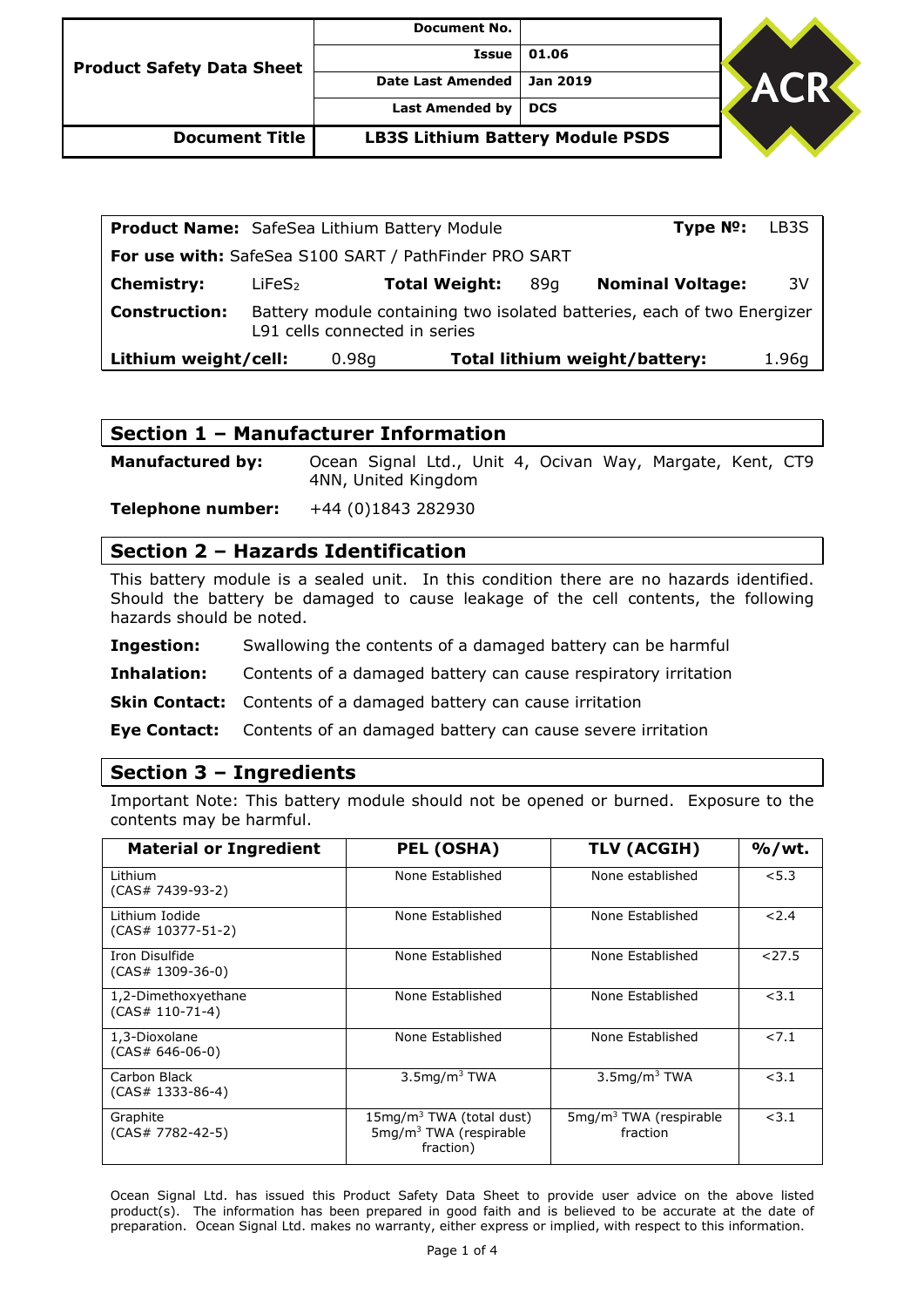| <b>Product Safety Data Sheet</b> | Document No.                            |            |
|----------------------------------|-----------------------------------------|------------|
|                                  | Issue                                   | 01.06      |
|                                  | <b>Date Last Amended</b>                | Jan 2019   |
|                                  | <b>Last Amended by</b>                  | <b>DCS</b> |
| <b>Document Title</b>            | <b>LB3S Lithium Battery Module PSDS</b> |            |

| <b>Material or Ingredient</b> | PEL (OSHA)       | TLV (ACGIH)      | $%$ /wt.  |
|-------------------------------|------------------|------------------|-----------|
| Non Hazardous Components      |                  |                  |           |
| Steel (CAS#7439-89-6)         | None Established | None Established | 20        |
| Plastic and other             | None Established | None Established | Remainder |

|                     | Section 4 - First Aid Measures                                                                                                                                                |  |  |
|---------------------|-------------------------------------------------------------------------------------------------------------------------------------------------------------------------------|--|--|
| <b>Ingestion:</b>   | Seek medical advice. Do not induce vomiting or give food or drink.                                                                                                            |  |  |
| Inhalation:         | Seek medical attention. Provide fresh air                                                                                                                                     |  |  |
|                     | <b>Skin Contact:</b> Remove any contaminated clothing and wash affected areas with soap<br>and water.                                                                         |  |  |
| <b>Eye Contact:</b> | Seek medical attention. Immediately flush eyes with water for a<br>minimum of 15 minutes. Ensure that both upper and lower eyelids are<br>lifted during the flushing process. |  |  |

### **Section 5 – Fire Fighting Measures**

In case of fire involving lithium batteries, flood the area with water or smother with a class D fire extinguishing material suitable for lithium metal. (e.g. Lith-X)

Note: Water may not completely extinguish burning lithium batteries but will keep adjacent batteries cool reducing the risk of the fire spreading. As burning batteries will burn themselves out, flooding with water will control virtually all fires involving lithium batteries. However, the contents of lithium batteries will react with water to release hydrogen gas. In enclosed spaces this can cause an explosive mixture. Use a smothering agent in enclosed spaces which will extinguish burning lithium batteries.

Fire responders should wear self contained breathing apparatus. Burning lithium manganese dioxide batteries produce toxic and corrosive lithium hydroxide fumes.

#### **Section 6 - Accidental Release Measures**

Should batteries leak the following actions are recommended.

| <b>Ventilation:</b> | Keep room containing leaking lithium batteries well ventilated                        |  |
|---------------------|---------------------------------------------------------------------------------------|--|
|                     | <b>Respiratory Protection:</b> Avoid exposure to fumes from open or leaking batteries |  |
| Eye protection:     | Wear safety glasses with side shields when handling leaking<br>batteries              |  |
| Gloves:             | Neoprene of natural rubber gloves should be worn when<br>handling leaking batteries   |  |
| Storage:            | Leaking batteries should be stored in a leak proof container                          |  |

#### **Section 7 – Handling and Storage**

- **Storage:** Store in a cool, well ventilated area. Elevated temperature may result in shortened battery life.
- **Handling:** Avoid accidentally short-circuiting batteries. Prolonged short-circuiting can cause the battery temperature to rise and significantly reduce battery life.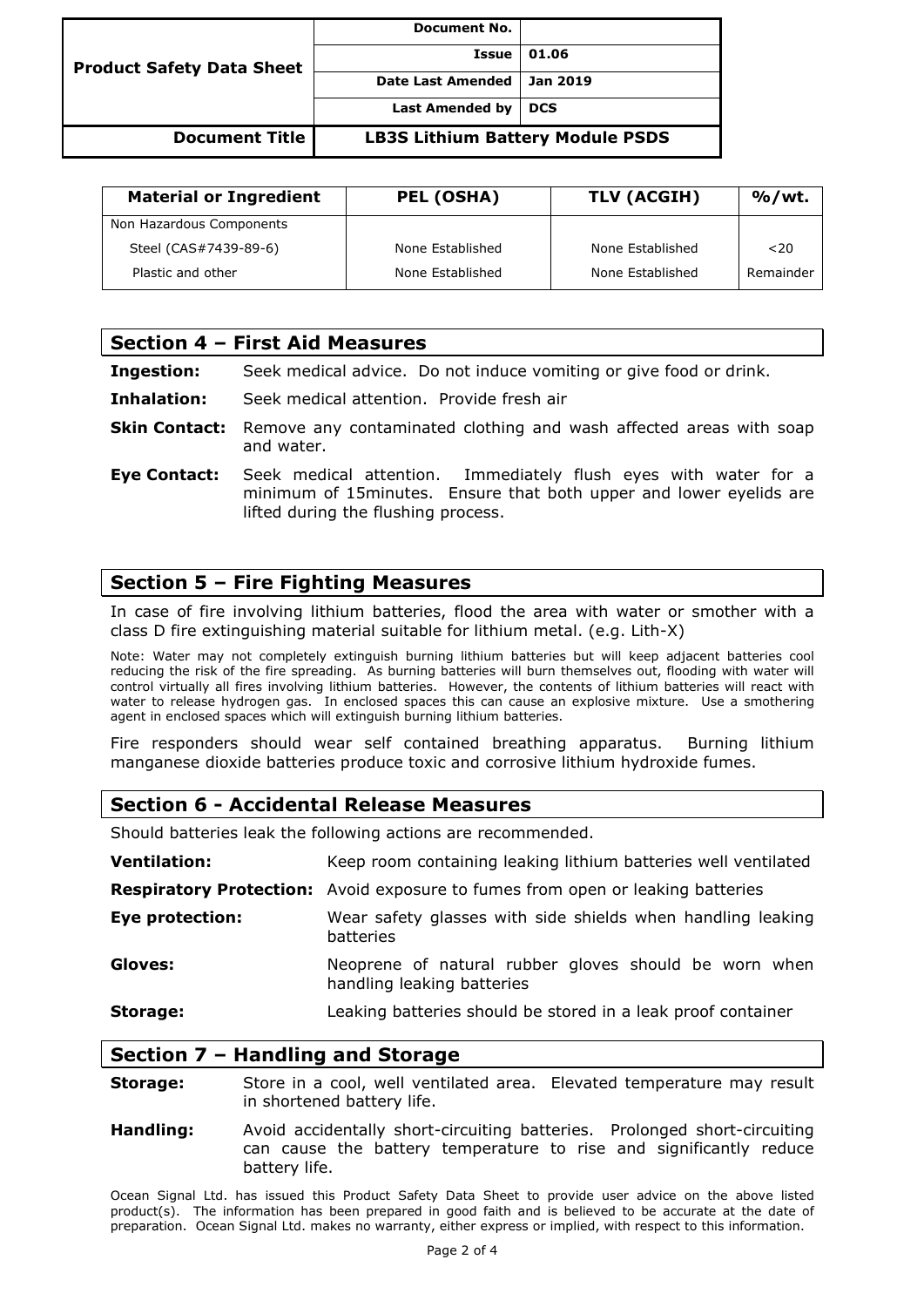| <b>Product Safety Data Sheet</b> | <b>Document No.</b>                     |            |
|----------------------------------|-----------------------------------------|------------|
|                                  | <b>Issue</b>                            | 01.06      |
|                                  | <b>Date Last Amended</b>                | Jan 2019   |
|                                  | <b>Last Amended by</b>                  | <b>DCS</b> |
| <b>Document Title</b>            | <b>LB3S Lithium Battery Module PSDS</b> |            |

#### **Charging:** These batteries are not designed for charging. Do not attempt to recharge the battery. Recharging may result in cell venting or rupture.

## **Section 8 – Exposure Controls / Personal Protection**

No special requirements are required for this battery under normal circumstances.

| Section 9 - Physical and Chemical Properties |                              |  |  |
|----------------------------------------------|------------------------------|--|--|
| Boiling Point at 760mm Hg (°C)               | Not applicable for this item |  |  |
| Vapour Pressure (mm Hg at 25°C)              | Not applicable for this item |  |  |
| <b>Vapour Density</b>                        | Not applicable for this item |  |  |
| Density $(g/cm3)$                            |                              |  |  |
| Percent volatile by volume (%)               | Not applicable for this item |  |  |
| Evaporation Rate                             | Not applicable for this item |  |  |
| <b>Physical State</b>                        | Solid                        |  |  |
| Solubility in water                          | Not applicable for this item |  |  |
| pH                                           | Not applicable for this item |  |  |
| Appearance and odour                         | Solid object / no odour      |  |  |

## **Section 10 – Stability and Reactivity**

No stability or reactivity issues identified

# **Section 11 – Toxicological Information**

This battery module is not classified as hazardous waste. This battery module has been manufactured in accordance with the EU ROHS directive, 2002-95-EC.

## **Section 12 – Ecological Information**

No ecological issues have been identified for this battery

## **Section 13 – Disposal Considerations**

Dispose of battery module in accordance with applicable local regulations

#### **Section 14 – Transport Information**

This battery module has been tested in accordance with subsection 38.3 of part III of the UN Manual of Tests and Criteria.

This battery module should be transported by air in accordance with the IATA dangerous goods regulations 60<sup>th</sup> edition, class 9, UN3090, proper name "Lithium metal batteries" and packed according to packing instruction 968 section Ib.

When supplied with equipment it is class 9, UN3091, proper name "Lithium metal batteries packed with equipment" and should be packed in accordance with packing instruction 969 section II.